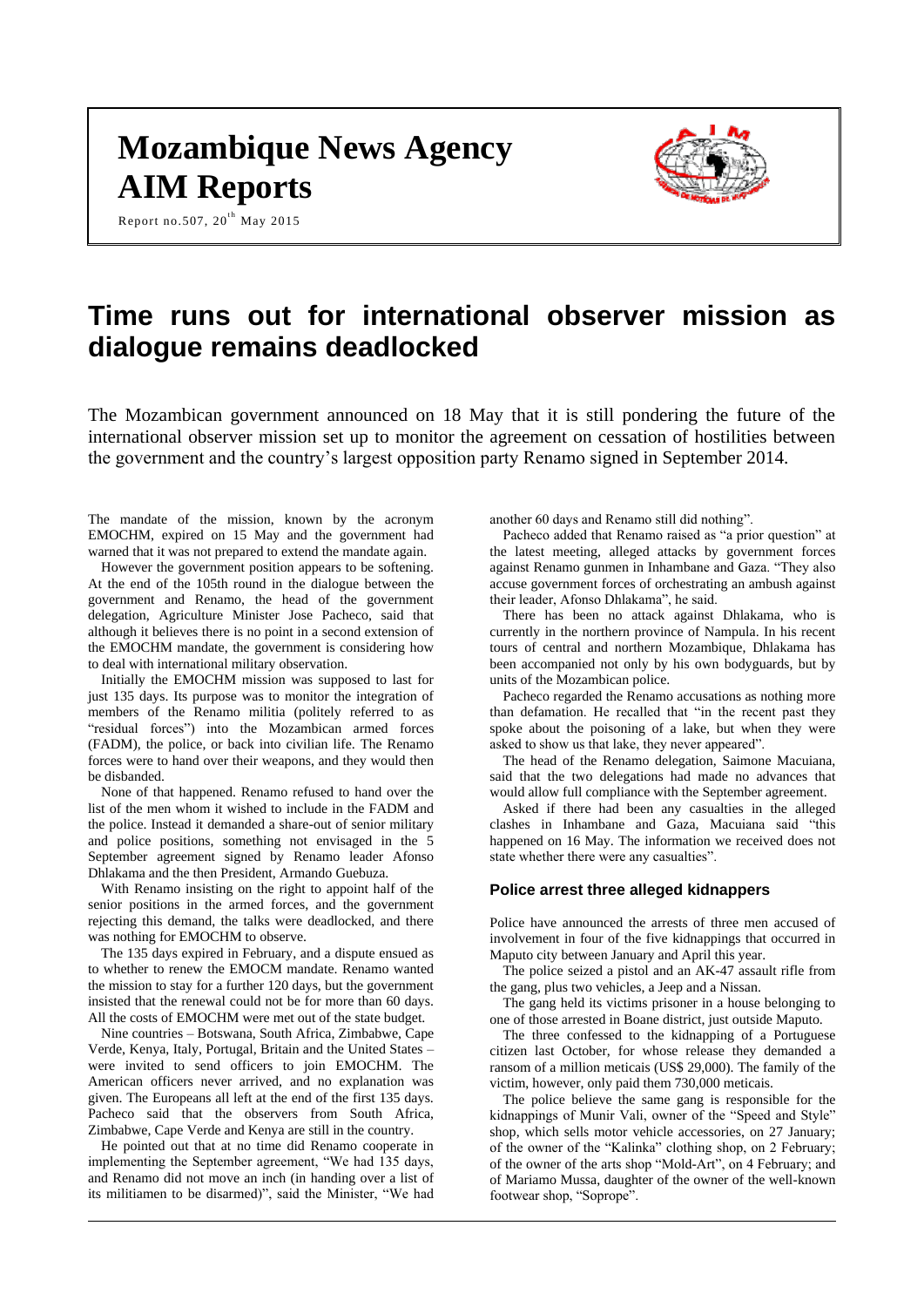## **LNG factory may run into legal difficulties**

The land use title (DUAT) granted for the construction of a liquefied natural gas (LNG) factory on the Afungi Peninsula, in the northern province of Cabo Delgado, is illegal according to an independent judicial assessment cited by the recently established Civil Society News Agency,

The assessment, commissioned by the Civil Society Platform on Natural Resources and the Extractive Industry, was made in January and needs to be taken seriously since the team of jurists was led by one of the most respected figures in the Mozambican judiciary, retired Supreme Court judge, Joao Carlos Trindade. He was assisted by lawyers Lucinda Cruz and Andre Cristiano Jose.

The DUAT was awarded by the Ministry of Agriculture to the company Rovuma Basin LNG Land Limitada (RBLL) which was set up in 2012 by Anadarko Mocambique Area 1 (AMA1) and by the publicly owned National Hydrocarbon Company (ENH). Anadarko heads the consortium exploring for hydrocarbons in Area 1 of the Rovuma Basin, off the coast of the Cabo Delgado district of Palma, where reserves of at least 75 trillion cubic feet of natural gas have been discovered.

RBLL was formed to acquire a DUAT for an area of 7,000 hectares in the Afungi peninsula where the LNG factory will be built. Trindade's team argues that under Mozambique's Commercial Code it is not legitimate to set up a company merely to acquire land rights.

A commercial company, under the terms of the Code, must have as its object some kind of productive economic activity, and Trindade's team did not believe that this could cover acquiring a DUAT for an activity that a different company would undertake. That would be much the same as forming a company to acquire a permit for an activity, but not to undertake the activity itself.

RBLL has not signed any contracts with the communities and individuals already occupying the Afungi Peninsula. Such contracts would not cover the land itself (which, under the Mozambican constitution, is state property) but anything which the communities have built on the land.

Furthermore the existing land rights of the people living on the peninsula have not been suppressed, which would be necessary before issuing a DUAT to RBLL.

RBLL would not use the land itself, but would sign contracts with other companies (presumably the Anadarkoled consortium) to use the DUAT. This, the legal team argues, violates the constitution and the land law.

The arguments may seem arcane, but Trindade's team believes the illegalities are serious enough for the DUAT awarded to RBLL to be challenged in court.

A court case would seriously complicate matters for the Anadarko consortium, and might conceivably delay work on building the LNG factory.

The major beneficiary of this could be the Italian energy company ENI, which operates Rovuma Basin Area Four, where even larger amounts of natural gas have been discovered. ENI does not need a DUAT, as it has abandoned the idea of building a plant on the Afungi Peninsula.

Instead ENI has plans for building a floating LNG factory anchored off the Cabo Delgado coast, and much closer to the gas deposits than a land-based facility.

If Anadarko becomes ensnared in legal problems, then ENI may be first to ship its LNG to the markets in the Far East. \_\_\_\_\_\_\_\_\_\_\_\_\_\_\_\_\_\_\_\_\_\_\_\_\_\_\_\_\_\_\_\_\_\_\_\_\_\_\_\_\_\_\_\_

This is a condensed version of the AIM daily news service – for details contact [pfauvet@live.com](mailto:pfauvet@live.com)

# **President Nyusi invites Tanzanian businesses to invest**

President Filipe Nyusi told Tanzanian business people on 18 May that, over the last four year, Mozambique has attracted a flow of private investment estimated at US\$23 billion.

The President was speaking at the opening of the Mozambique - Tanzania Business Forum in Tanzania, on the second day of his official visit to Tanzania.

Relations between the two countries have always been close. It was in Tanzania that the Mozambique Liberation Front (Frelimo) was set up in 1962, and the Tanzanian government, under the country's founding President, Julius Nyerere, allowed Frelimo to launch the independence war from rear bases in Tanzanian soil.

President Nyusi declared that Mozambique wants these political and historical relations to gain expression in the economic sphere, generating business empowerment and the well-being and progress of the two peoples.

He said that the two countries have great market potential, hence the need for continued efforts to promote their exports and attract investments, as part of the structural transformation of their economies.

President Nyusi added that innovation and creativity are "decisive factors in competitiveness and economic efficiency". He stressed that Mozambique wants to play a vanguard role in the industrialisation of the SADC (Southern African Development Community) region, and is fully aligned with the industrialisation strategy approved at the SADC extraordinary summit held in Harare in April.

President Nyusi pointed to the potential Mozambique has in areas such as agriculture, fisheries, tourism, industry, energy, transport and communications which are "windows of opportunity" for companies interested in investing.

The Mozambican economy was stable and growing at an annual rate of seven to eight per cent. The prospects for future development were promising, President Nyusi stressed, inviting Tanzanian businesses to invest individually or in partnership with their Mozambican counterparts.

"The experience of the past has taught us that we need to advance together to achieve our collective desires and ensure economic emancipation", he said.

## **Further loan from Japan for Nacala port**

Under a memorandum signed in Maputo on 14 May, the Japanese government will provide Mozambique with a loan of US\$280 million for the second phase in the rehabilitation of the northern port of Nacala.

The memorandum was signed by Deputy Foreign Minister Nyeleti Mondlane and Japanese ambassador Akira Mizutani.

This is the final loan from Japan for the Nacala port development project. The first credit disbursed in 2012 was for US\$30 million, followed by a second in 2013 for US\$70 million. Thus the total Japanese contribution to the Nacala rehabilitation is US\$380 million.

The loan has a repayment period of 30 years, with a ten year grace period, and an interest rate of 0.01 per cent.

The first phase of the rehabilitation began in March 2013, and the second is scheduled to begin this month. It includes, dredging of the north quay, land reclamation and levelling and paving the container terminal. The building contract was awarded to Japanese company Penta Ocean Construction.

When the rehabilitation work is complete the capacity of the port will increase from the current two million tonnes of cargo a year to 5.5 million tonnes by 2020.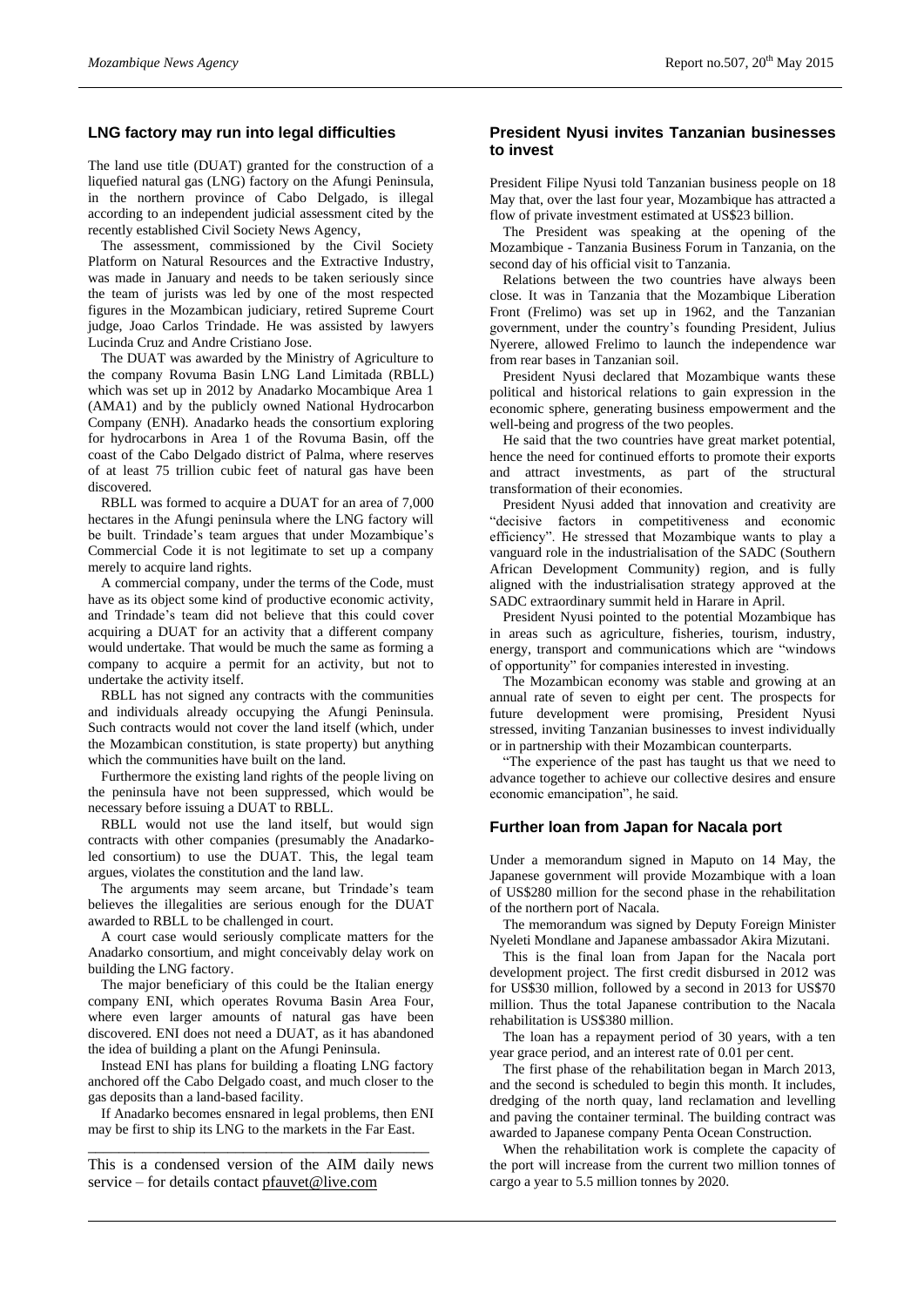# **Government committed to inclusive economic growth**

The Mozambican government is committed to "inclusive economic growth, fiscal transparency, the fight against corruption and a continual improvement in the business environment", declared the Minister of Economy and Finance, Adriano Maleiane, in Maputo on 15 May.

Speaking at the final meeting in the annual review of progress between the government and those donors and funding agencies that provide at least some of their aid in direct budget support (known as the Programme Aid Partners, or PAPs), he said the government will continue to increase the level of domestic tax collection, pursue reforms that will attract private investment, and consolidate the administration of justice and the democratic rule of law.

He noted that donors are tending to move away from budget support to project aid. The amount of aid going to individual projects rather than to programmes or to the budget as a whole rose from 36 per cent in 2013 to 39 per cent in 2014.

According to the documents supporting the state budget, passed by the Mozambican parliament, the Assembly of the Republic, in April, direct budget support amounted to 12.52 billion meticais (US\$ 363 million at current exchange rates) in 2014 (7.77 billion in grants and 4.75 billion in loans). But this year it is forecast to fall by over 30 per cent to 8.73 billion meticais. This fall is almost entirely in the grant component: there will be 3.97 billion meticais of grants provided as budget support. The loan component in budget support is set to rise slightly to 4.76 billion meticais.

Other grants are expected to rise from 13.35 to 16.49 billion meticais. But most of this is project aid: grants for projects will rise from 4.6 to 9.66 billion meticais. Grants for common donor funds (in areas such as education or agriculture), which is also regarded as programme aid, are expected to fall from 8.75 to 6.84 billion meticais.

Project aid in the form of loans is set to rise sharply, from 24.19 to 31.31 billion meticais.

Maleiane expressed concern at the failure of the PAPs to disburse their aid on time. In 2014, 75 per cent of the promised aid was not provided during the month planned.

These delays led to the government resorting to alternative forms of financing the state budget, mainly through issuing high interest bearing treasury bonds.

Maleiane added that total public development aid to Mozambique declined by about five per cent in 2014. This was partly because the main United States aid programme, the Millennium Challenge Account, came to an end in 2013, and policy development operations to be funded by the World Bank were reprogrammed from 2014 to 2015.

He also recognised the impact of the international financial crisis, particularly in the Euro Zone, on development aid.

The Chairperson of the PAPs, Swedish ambassador Irene Nyoni, said the government's partners "welcome the focus on inclusive and sustainable development, as well as the focus on the consolidation of the rule of law, as a condition for the country's development".

She said the partners "want to align our General Budget Support programmes to the government's Five Year Programme. We hope to deepen our dialogue on expressing this programme in reforms and actions".

The Annual Review, she believed, had pointed to the main challenges ahead – namely "increasing the production and productivity of small scale agriculture, creating jobs, particularly for women, and consolidating democratic

governance".

Nyoni stressed "the common understanding between the partners and the government of the importance of prioritising the implementation of reforms to fight against corruption and to increase fiscal transparency".

In particular, the partners "welcome the government's pledge to increase the transparency and manage the fiscal risk of EMATUM".

EMATUM is the Mozambique Tuna Company, set up in 2013, which amazed the PAPs by borrowing US\$850 million on the Eurobond market, without any advance publicity or consultation. The first Mozambicans knew about the deal was from the European financial press, not from the government. The government guaranteed the EMATUM debt, and so, if EMATUM proves unable to honour its debts, the money will have to come out of the pockets of Mozambican taxpayers.

Nyoni admitted that the partners "also have work to do", notably in improving the predictability of disbursements.

#### **South Africa repatriates 420 Mozambicans**

The South African authorities on 15 May repatriated 420 Mozambicans who had been living illegally in South Africa.

The repatriation, which also covers citizens from Zimbabwe and other countries, is an integral part of an operation involving both the army and the police aimed at removing illegal immigrants, and thus assuaging antiforeigner sentiment among sections of the South African public.

Speaking at a press conference in Maputo, Foreign Minister Oldemiro Baloi said that so far 947 Mozambicans have been detained. The 420 repatriated that day were just the first batch. The other 527 are expected to arrive within the next week or so.

"This action by the South African government took us by surprise", said Baloi. "We had hoped that, after the xenophobic attacks in South Africa, there would be some calm, and ways and means would be sought for solving the fundamental problem, which is that of illegal immigration".

Baloi said the government was unhappy at the way in which the South African authorities were dealing with the repatriation, although he recognised that the South Africans had the sovereign right to deport people who were on their territory illegally. The government had been obliged to reactivate the transit centre at Boane, 30 kilometres west of Maputo, to receive the repatriated Mozambicans and offer them medical assistance.

Most of the Mozambicans had been in the Lindela repatriation centre, in Johannesburg, some of them for two months. Conditions are reported to be poor in this overcrowded centre.

Baloi said the government is in contact with its South African counterpart to ensure that future repatriations take place in a more orderly fashion, and are under the responsibility of the Mozambican authorities.

But, despite the government's surprise at the repatriations, Baloi insisted they would not affect the good bilateral relations between Mozambique and South Africa.

"Our relations remain the same", he said. "They are ones of good neighbourliness. This is occurring at a less good time, but that's why diplomatic relations exist'.

The 420 who arrived in Boane did not remain there long. By the first evening seven buses hired by the government were carrying them back to their places of origin in Maputo, Gaza and Inhambane provinces.